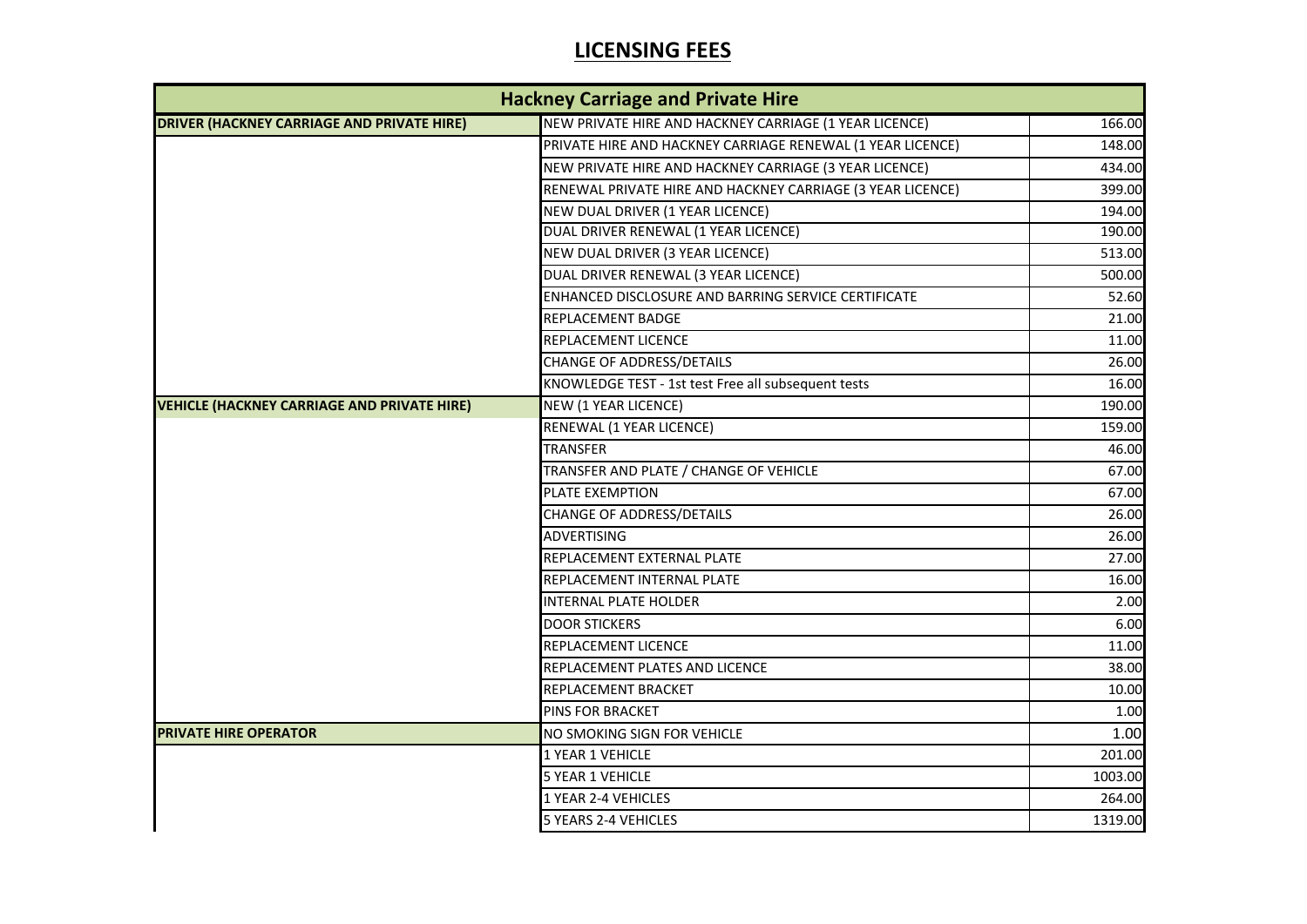|                                                              | 1 YEAR 5-10 VEHICLES                                | 359.00  |
|--------------------------------------------------------------|-----------------------------------------------------|---------|
|                                                              | 5 YEARS 5-10 VEHICLES                               | 1793.00 |
|                                                              | 1 YEAR 11+ VEHICLES                                 | 374.00  |
|                                                              | 5 YEARS 11+ VEHICLES                                | 1871.00 |
|                                                              | PRIVATE HIRE OPERATOR LICENCE REPLACEMENT           | 11.00   |
|                                                              | CHANGE OF LICENCE HOLDER ADDRESS/DETAILS            | 26.00   |
|                                                              | KNOWLEDGE TEST - 1st test Free all subsequent tests | 16.00   |
|                                                              |                                                     |         |
| <b>SEX ESTABLISHMENT</b>                                     | SEXUAL ENTERTAINMENT VENUE LICENCE APPLICATION FEE  | 848.00  |
|                                                              | FEE ON GRANT OF LICENCE                             | 309.00  |
|                                                              | RENEWAL OF SEXUAL ENTERTAINMENT VENUE LICENCE       | 843.00  |
|                                                              | MAJOR VARIATION (AT OFFICERS DISCRETION)            | 206.00  |
|                                                              | MINOR VARIATION (AT OFFICERS DISCRETION)            | 83.00   |
|                                                              |                                                     |         |
|                                                              |                                                     |         |
| <b>STREET TRADING</b>                                        | ONE YEAR LICENCE                                    | 228.00  |
|                                                              |                                                     |         |
|                                                              |                                                     |         |
| <b>Licensing Act 2003</b>                                    |                                                     |         |
| Application for/variation of Premises licence and club       |                                                     |         |
| premises certificate.                                        | Band A NDRV £0-£4000                                | 100.00  |
|                                                              | Band B NDRV £4301-£33000                            | 190.00  |
|                                                              | Band C NDRV £33001- £87000                          | 315.00  |
|                                                              | Band D NDRV £87001-£125000                          | 450.00  |
|                                                              | Band E NDRV £125000 AND ABOVE                       | 635.00  |
|                                                              | Site under construction/development                 | 315.00  |
| Application for minor variation of premises licence and club |                                                     |         |
| premises certificate                                         |                                                     | 89.00   |
| <b>Request for duplicate copy of licence</b>                 |                                                     | 10.50   |
| <b>Change of name of premises</b>                            |                                                     | 10.50   |
| <b>Change of club rules</b>                                  |                                                     | 10.50   |
| Additional application fee for high capacity premises,       |                                                     |         |
| payable in addition to the standard application fee.         | Capacity 5,000-9,999                                | 1000.00 |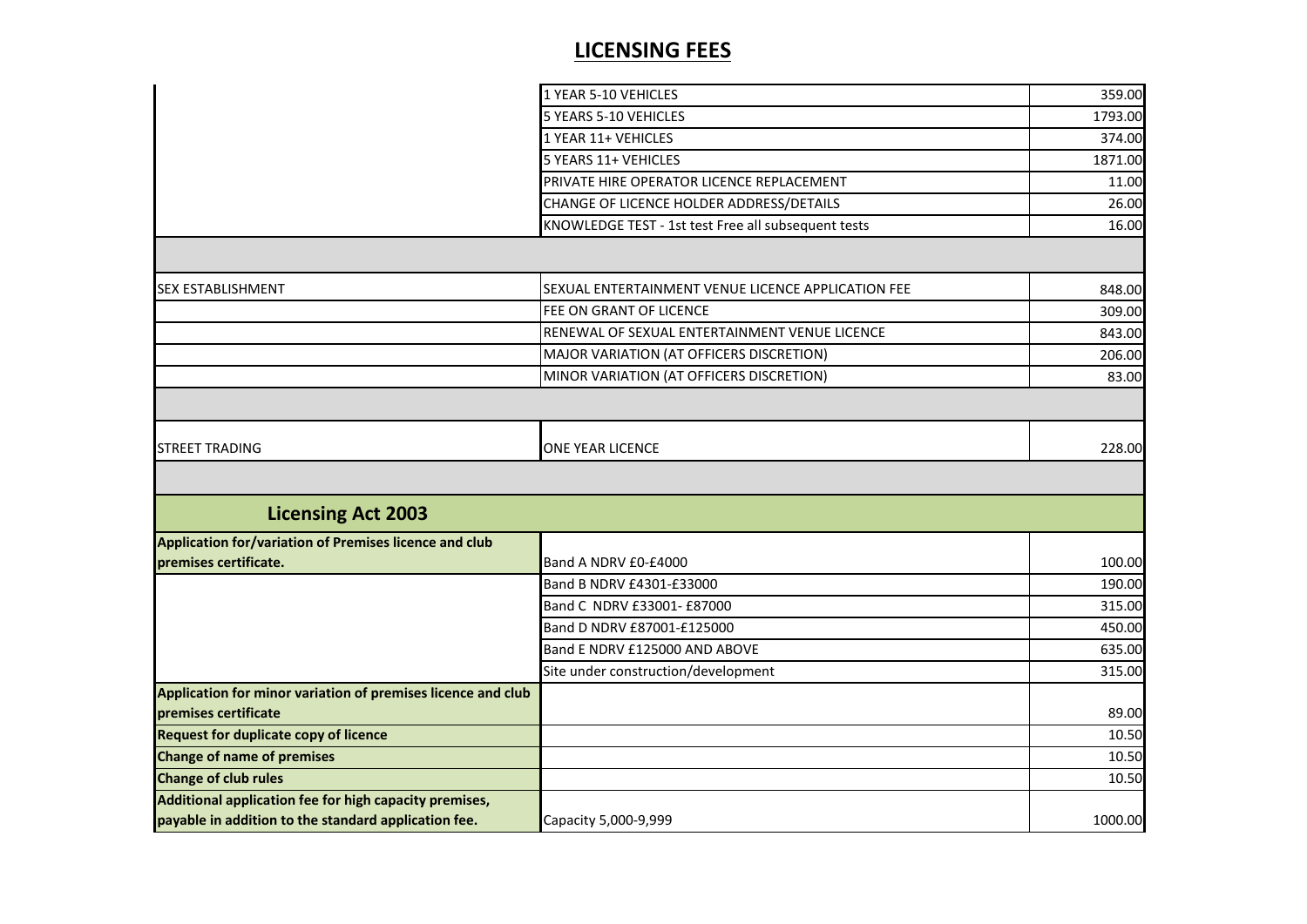|                                                           | Capacity 10,000 - 14,999           | 2000.00  |
|-----------------------------------------------------------|------------------------------------|----------|
|                                                           | Capacity 15,000-19,999             | 4000.00  |
|                                                           | Capacity 20,000-29,999             | 8000.00  |
|                                                           | Capacity 30,000-39,999             | 16000.00 |
|                                                           | Capacity 40,000-49,999             | 24000.00 |
|                                                           | Capacity 50,000-59,999             | 32000.00 |
|                                                           | Capacity 60,000-69,999             | 40000.00 |
|                                                           | Capacity 70,000-79,999             | 48000.00 |
|                                                           | Capacity 80,000-89,999             | 56000.00 |
|                                                           | Capacity 90,000 plus               | 64000.00 |
| <b>Application for transfer of a premises licence</b>     |                                    | 23.00    |
| <b>Application to vary Designated premises supervisor</b> |                                    | 23.00    |
|                                                           |                                    |          |
| Application to substitute mandatory conditions for        |                                    |          |
| community premises (if not madesimultaineously with       |                                    |          |
| another application)                                      |                                    | 23.00    |
| <b>Application for interim authority notice</b>           |                                    | 23.00    |
| <b>Notification of an interest in premises</b>            |                                    | 21.00    |
|                                                           |                                    |          |
| <b>TEMPORARY EVENT NOTICE</b>                             | STANDARD APPLICATION               | 21.00    |
|                                                           | LATE TEMPORARY EVENT NOTICE        | 21.00    |
|                                                           | REPLACEMENT TEMPORARY EVENT NOTICE | 10.50    |
|                                                           |                                    |          |
| <b>PERSONAL LICENCE</b>                                   | LICENCE APPLICATION FEE            | 37.00    |
|                                                           | REPLACEMENT CARD / LICENCE         | 10.50    |
|                                                           | <b>CHANGE OF DETAILS</b>           | 10.50    |
|                                                           |                                    |          |
|                                                           |                                    |          |
| <b>Gambling Act</b>                                       |                                    |          |
| <b>Temporary use notice submission fee</b>                |                                    | 500.00   |
| <b>Duplicate copy of Temporary use notice</b>             |                                    | 25.00    |
| <b>Occasional use notice submission fee</b>               |                                    | Free     |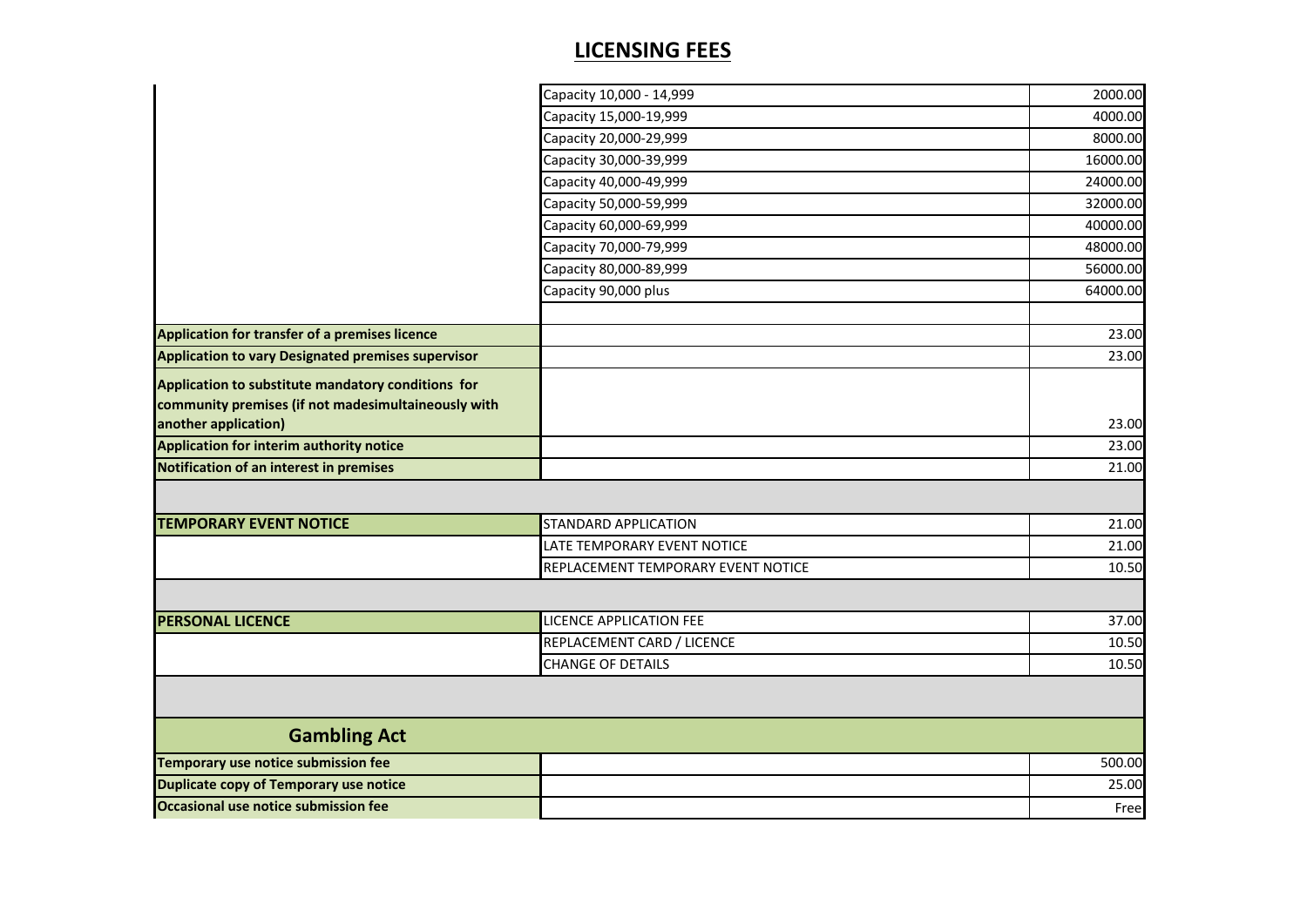| PERMITS AND NOTIFICATIONS                                   |                                               |        |
|-------------------------------------------------------------|-----------------------------------------------|--------|
| Notification of 1-2 gaming machines in alcohol licensed     |                                               |        |
| premises                                                    |                                               | 50.00  |
| Licensed premises gaming machine permit                     | Application for new permit                    | 150.00 |
|                                                             | Application for variation of permit           | 100.00 |
|                                                             | Application for transfer of permit            | 25.00  |
|                                                             | Change of name or address                     | 25.00  |
|                                                             | Replacement - theft or loss                   | 15.00  |
|                                                             | Annual fee                                    | 50.00  |
|                                                             |                                               |        |
| Club machine permit/club gaming permit                      | Application for new permit (standard)         | 200.00 |
|                                                             | Application for new permit(fast track)        | 100.00 |
|                                                             | Application for variation of permit           | 100.00 |
|                                                             | Application for renewal of permit(standard)   | 200.00 |
|                                                             | Application for renewal of permit(fast track) | 100.00 |
|                                                             | Replacement - theft or loss                   | 15.00  |
|                                                             | Annual fee                                    | 50.00  |
|                                                             |                                               |        |
| <b>Family Entertainment centre. Gaming machine</b>          | Application for new permit                    | 300.00 |
|                                                             | Application for renewal of permit             | 300.00 |
|                                                             | Change of name or address                     | 25.00  |
|                                                             |                                               |        |
| <b>Prize gaming permit</b>                                  | Application for new permit                    | 300.00 |
|                                                             | Application for renewal of permit             | 300.00 |
|                                                             | Replacement - theft or loss                   | 15.00  |
|                                                             | Change of name or address                     | 25.00  |
| Annual Fee is payable 30 days after the permit takes effect |                                               |        |
| then annually on the anniversary if the grant of the permit |                                               |        |
|                                                             |                                               |        |
|                                                             |                                               |        |
|                                                             |                                               |        |
| Application for a new premises licence(without provisional  | Adult gaming centre                           |        |
| statement)                                                  |                                               | 890.00 |
|                                                             | <b>Betting (Track)</b>                        | 890.00 |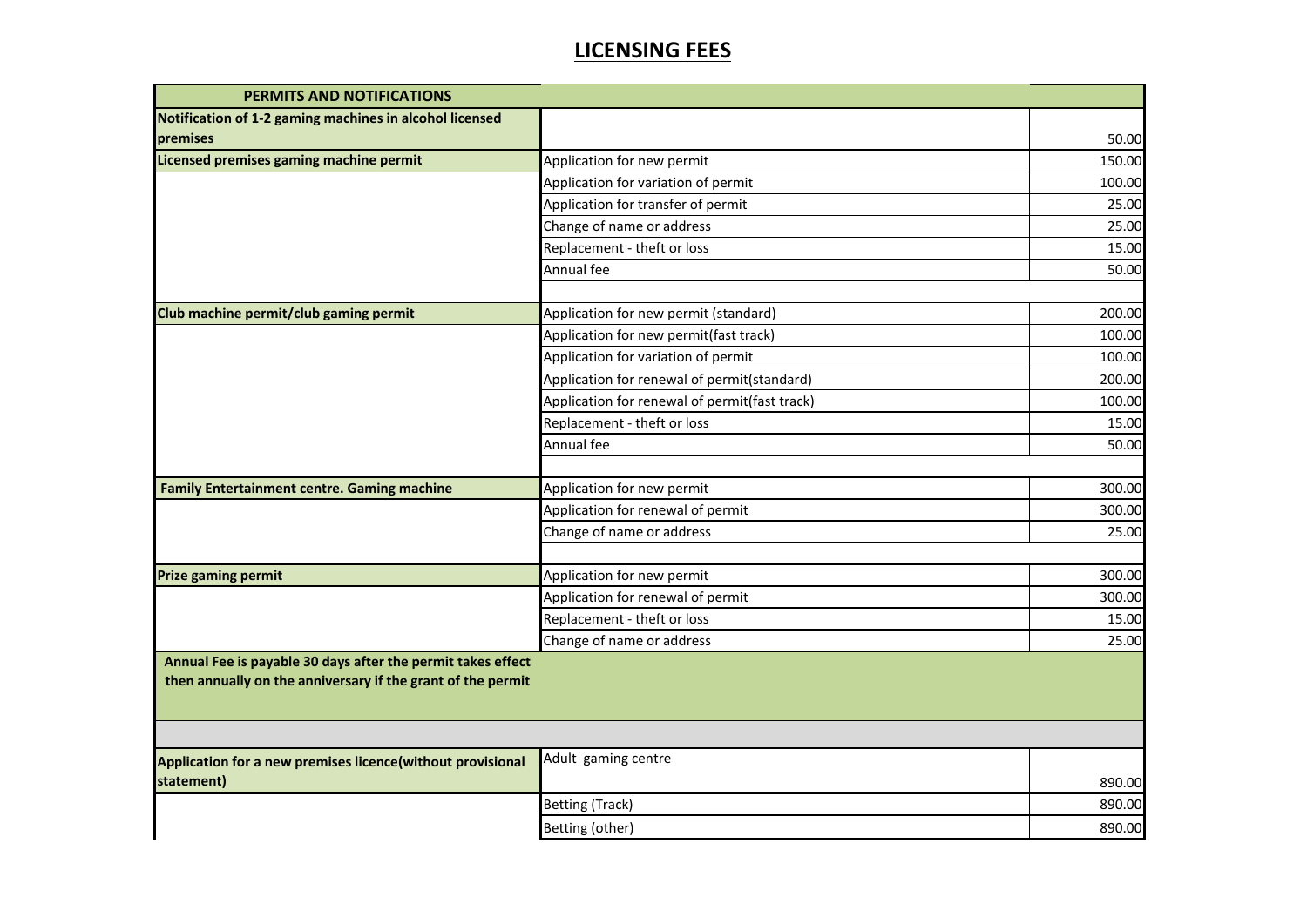|                                                            | Bingo                              | 890.00 |
|------------------------------------------------------------|------------------------------------|--------|
|                                                            | Family Entertainment centre        | 890.00 |
|                                                            |                                    |        |
| <b>Application with provisional statement</b>              | Adult gaming centre                | 890.00 |
|                                                            | Betting (track)                    | 890.00 |
|                                                            | Betting(other)                     | 890.00 |
|                                                            | Family entertainment centre        | 890.00 |
|                                                            |                                    |        |
| Application for provisional statement                      | Adult gaming centre                | 890.00 |
|                                                            | Betting (track)                    | 890.00 |
|                                                            | Betting (other)                    | 890.00 |
|                                                            | Family entertainment centre        | 890.00 |
|                                                            |                                    |        |
| Application for variation of premises licence              | Adult gaming centre                | 890.00 |
|                                                            | Betting (track)                    | 890.00 |
|                                                            | Betting(other)                     | 890.00 |
|                                                            | Bingo                              | 890.00 |
|                                                            | Family Entertainment centre        | 890.00 |
|                                                            |                                    |        |
| Application for transfer of premises licence               | Adult gaming centre                | 890.00 |
|                                                            | Betting (track)                    | 890.00 |
|                                                            | Betting(other)                     | 890.00 |
|                                                            | Bingo                              | 890.00 |
|                                                            | <b>Family Entertainment centre</b> | 890.00 |
|                                                            |                                    |        |
| Application for reinstatement of premises licence          | Adult gaming centre                | 890.00 |
|                                                            | Betting(track)                     | 890.00 |
|                                                            | Betting (other)                    | 890.00 |
|                                                            | Bingo                              | 890.00 |
|                                                            | <b>Family Entertainment centre</b> | 890.00 |
| Annual fee payable 30 days after the licence takes effect, |                                    |        |
| and then annually on the anniversary of the licence        |                                    |        |
|                                                            |                                    |        |
|                                                            | Adult gaming centre                | 600.00 |